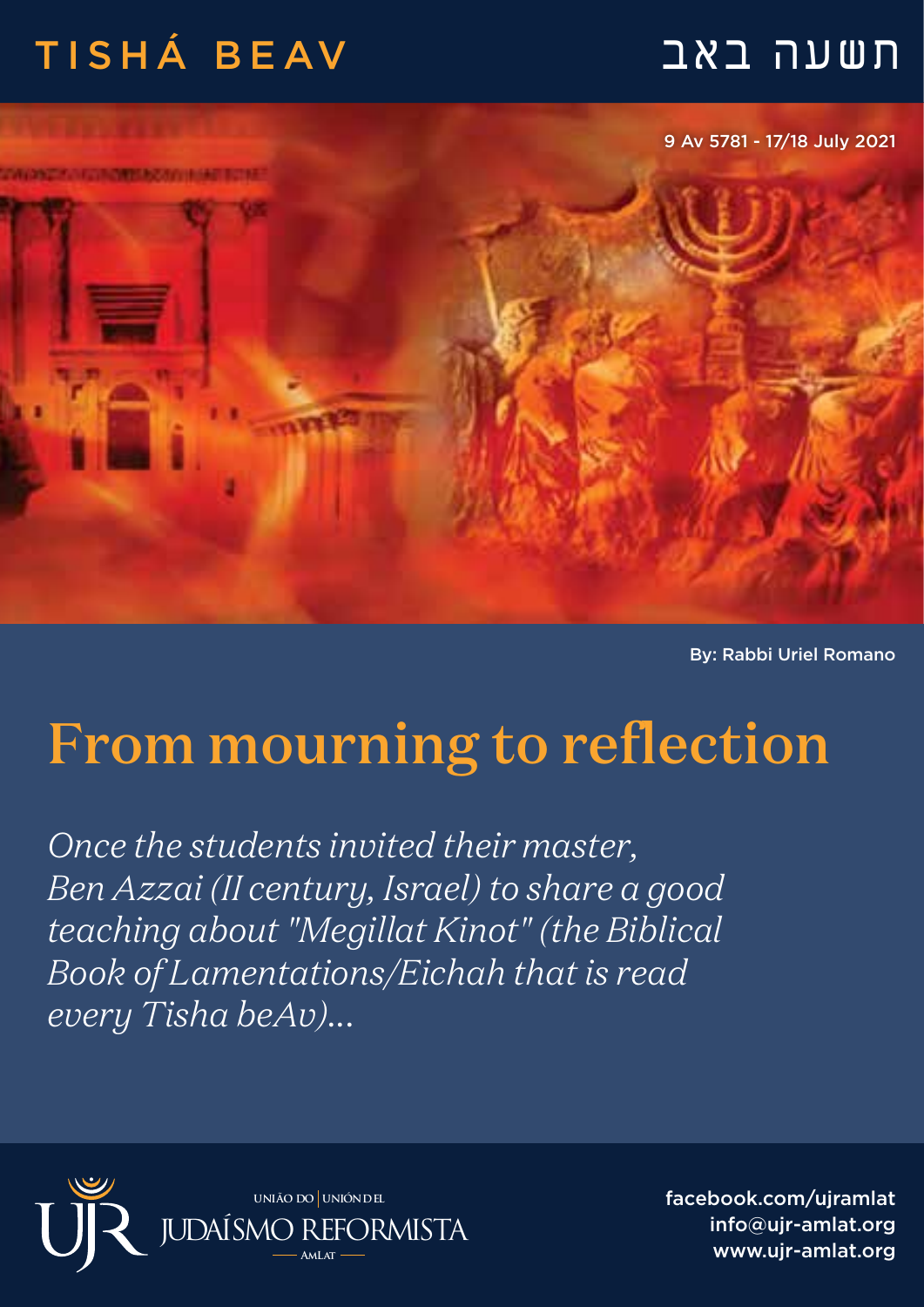*... In his wit, he told them the letters of the word Eichah (*ה *"*ָיכ ֵא *- How can it be?) that opens the Book of Lamentations and is generally used as reference to the book itself) are the combination of the several transgressions of the Jewish people: Aleph (1) for rejecting the G-d that is one, Yud (10) for breaking the 10 commandments, Chaf (20) for making little of the Brit Milah which was delivered to the 20th generation, and finally Hey (5) for ignoring the teachings of the Five Books of Torah (Eichah Rabbah 1:1).*

*In other words, Ben Azzai tells us that "How can it be?" is due to the very transgressions of the people of Israel. The absorbed question, since the pain felt by the prophet Jeremiah as he saw Jerusalem razed, the Temple destroyed, the people in ruin and death everywhere, had an answer: the very transgressions of the people of Israel. This "theology" is very much present in all the classical Jewish rabbinical thought. In the Talmud (b. Shabbat 199b) there are countless reasons for which the Temple of Jerusalem was destroyed: from the parents who stopped sending their children to school up to not saying Shema Israel daily because the youth would equate themselves to the adults, or because they wouldn't be admonished and wouldn't correct each other. Also famous is the quote which says that Jerusalem was destroyed by "gratuitous hate" (b. Yoma 9b). And in every Musaf prayer till our days we repeat as a mantra "for our sins we were exiled from our land".*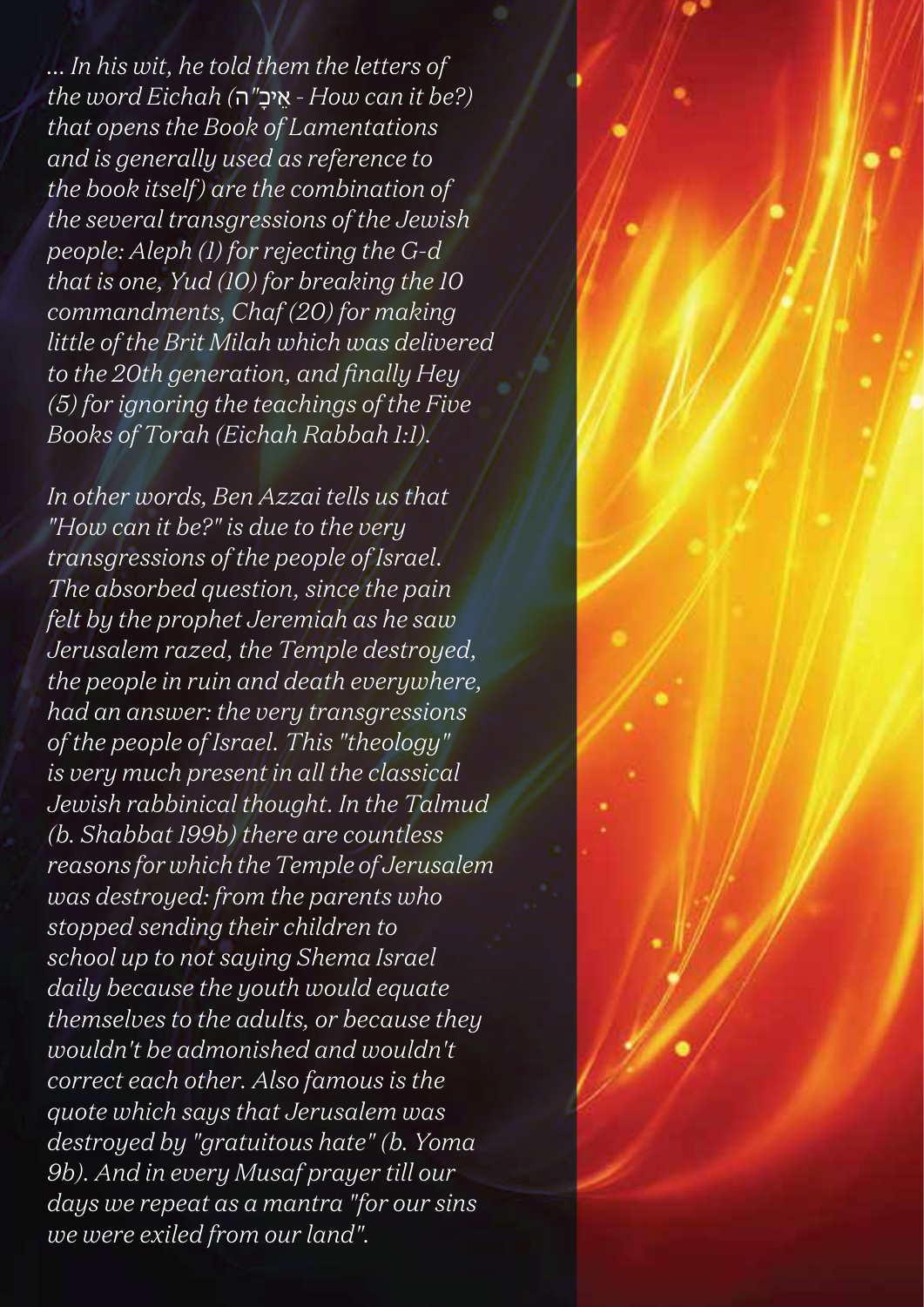*In a sense, these readings have conformed the "culpogenic psyche" of the Jewish people, making us absolutely responsible for our own tragedies, having to assume the responsibility that our national home be conquered by foreign powers, that our Temple be destroyed, or that our coreligionists be killed for the simple fact that they're Jews. In this sense, this way of reading our own history (be it national or personal) can do us much harm, generating a feeling of guilt so large it sinks us in pain, in depression and in hopelessness.* 



*Nevertheless, I believe that our Sages, in their infinite wisdom, didn't seek this but a guilt that would be an engine for reflection, repentance and resilience. In each of the rabbinical aphorisms and stories (see Gittin 55b-58a), classical in relation to the tragedies ocurred in Tisha beAv, especially focusing the destruction of the Second Temple, the Sages read the story not placing blame and responsibility on the other (in this case, Rome) but on the very behaviours of the Jewish people.*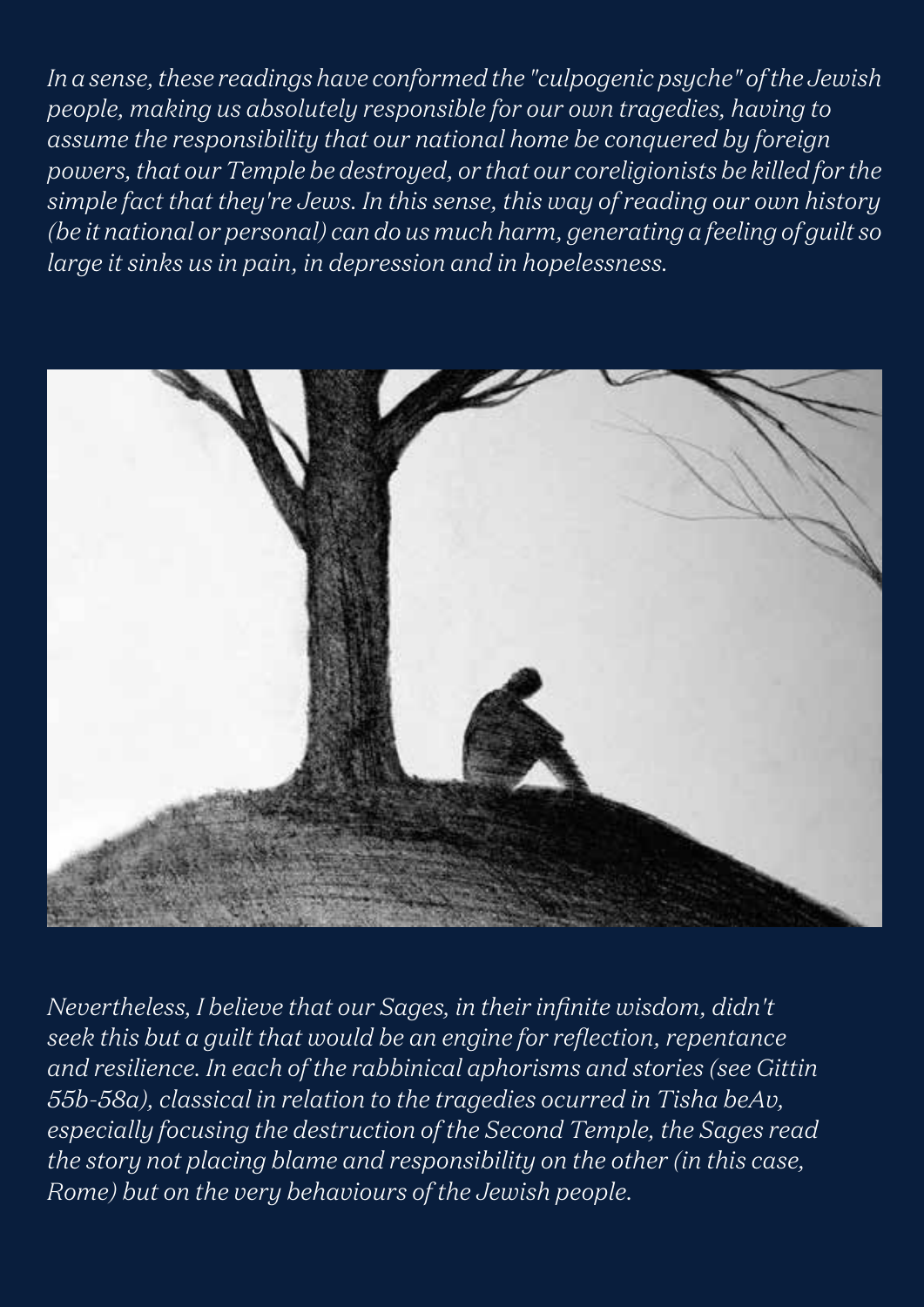

*The sages understood that it was worth nothing telling the story, saying the Roman victory was due to military supremacy, but understood that this historical happening could help us reflect as Jewish community about our practices and moral failures.*

*Facing each tragedy we can look for someone to blame or place the blame onto ourselves. Knowing, even consciously, that we are not fully to blame for what happened, our rabbis suggest not blaming God or the "enemy" (the Other) for a national or personal tragedy, but taking this opportunity to review and better ourselves. Each Tisha beAv is an opportunity to not only mourn the misfortunes of the past, but also to build our future based on the teachings our past has bequeathed us.*